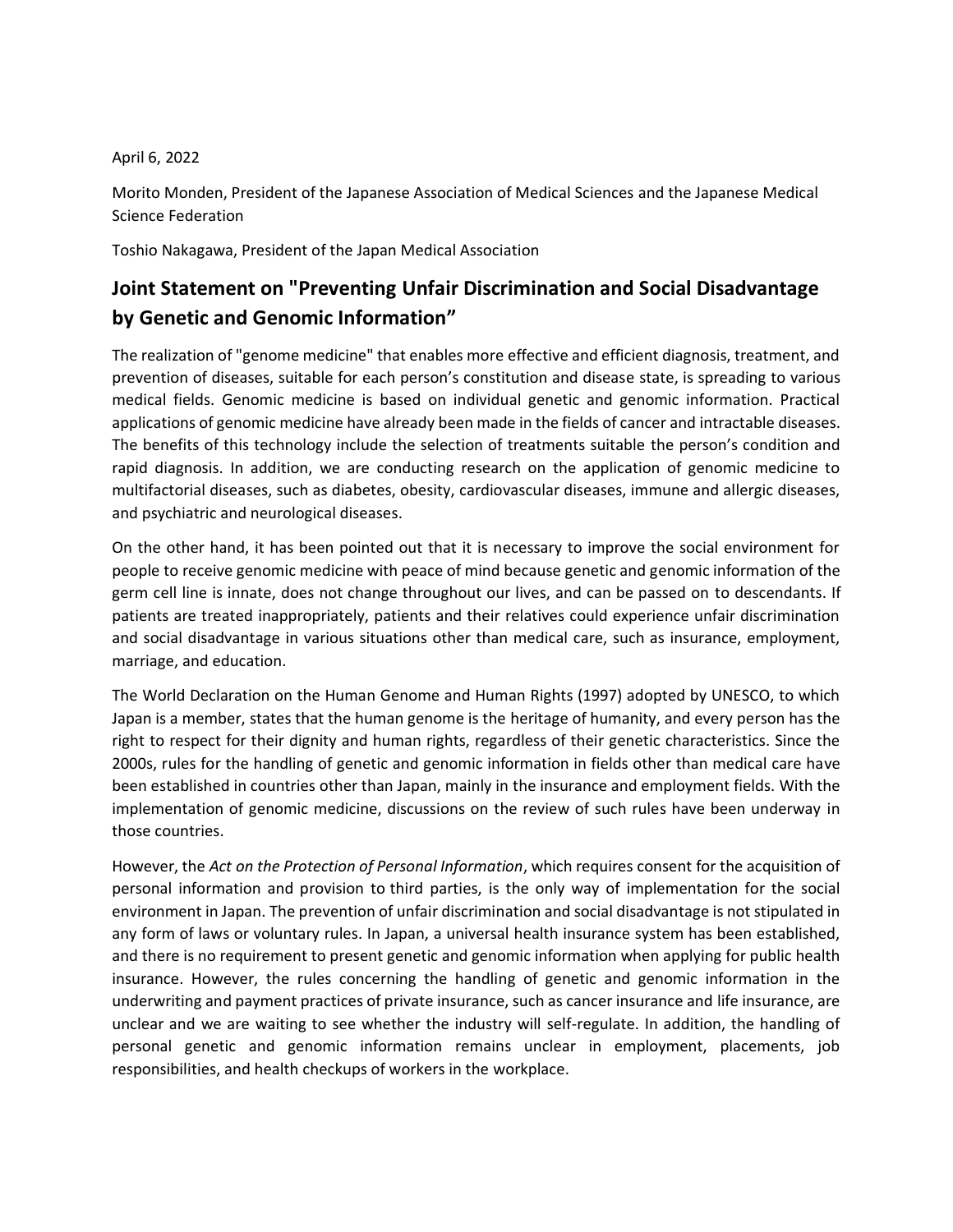Currently, whole-genome analysis research is being promoted by national policy. Genome analysis and genetic testing of patients and their relatives are being rapidly developed in the medical field. However, in Japan, as mentioned above, the possibility that patients and their family members will be subject to unfair discrimination and social disadvantage based on genetic and genomic information cannot be dispelled, and the parties concerned will be very anxious. This concern may spread not only to patients and family members, but also to many healthy people who are currently unaware of the connection with heredity.

It is also possible that the public will refrain from participating in medical research involving genome analysis or the use of genetic testing, and this may pose a barrier to the development of new drugs and the introduction of genomic medicine using genetic and genomic information in Japan. In addition, as there are ethnic group differences in the relationship between the genome and disease, if we delay the development of new drugs and genomic medicine using genetic and genomic information in Japan, it may bring long-term disadvantages to the public.

All health care practitioners should be aware that when handling genetic and genomic information, it may include information that could lead to unfair discrimination and social disadvantage for patients and relatives in various settings other than medical care, such as insurance, employment, marriage, and education.

The Japan Medical Association, the Japanese Medical Science Federation and the Japanese Association of Medical Sciences are committed not only to education and research, but also to preventing unfair discrimination and social disadvantage in the realization of medical care. To ensure that genomic medicine expands in Japan and that citizens can benefit from it with peace of mind, we request the government, supervisory authorities, insurance companies, and related organizations that may handle genetic and genomic information to comply with the following requirements to prevent unfair discrimination and social disadvantage due to genetic and genomic information:

- 1. The Government of Japan shall promptly establish laws and regulations to prevent unjust discrimination and social disadvantage by genetic and genomic information. Relevant ministries and agencies shall hold a meeting to consider how to use such information in social and economic policies, including insurance and employment, while preventing inappropriate handling of personal genetic and genomic information. They should consider measures that are in line with the actual circumstances of Japan.
- 2. Supervisory authorities should encourage businesses, such as insurance companies and related organizations that handle genetic and genomic information, to promptly implement selfregulation considering the handling of genetic and genomic information and to establish a system for providing guidance and supervision, so that the content is easy to understand for consumers.
- 3. Businesses and affiliates of insurance companies that may handle genetic and genomic information should open discussions on the handling of genetic and genomic information, and promptly review and publish voluntary measures.

## [Note] Definition of Term

The Ministry of Health, Labour and Welfare in "Concrete Measures for the Realization and Development of Genomic Medicine" (2016), defines genomic information as meaningful interpretation by referring to nucleotide sequences and genetic information as genomic information that is passed onto descendants.